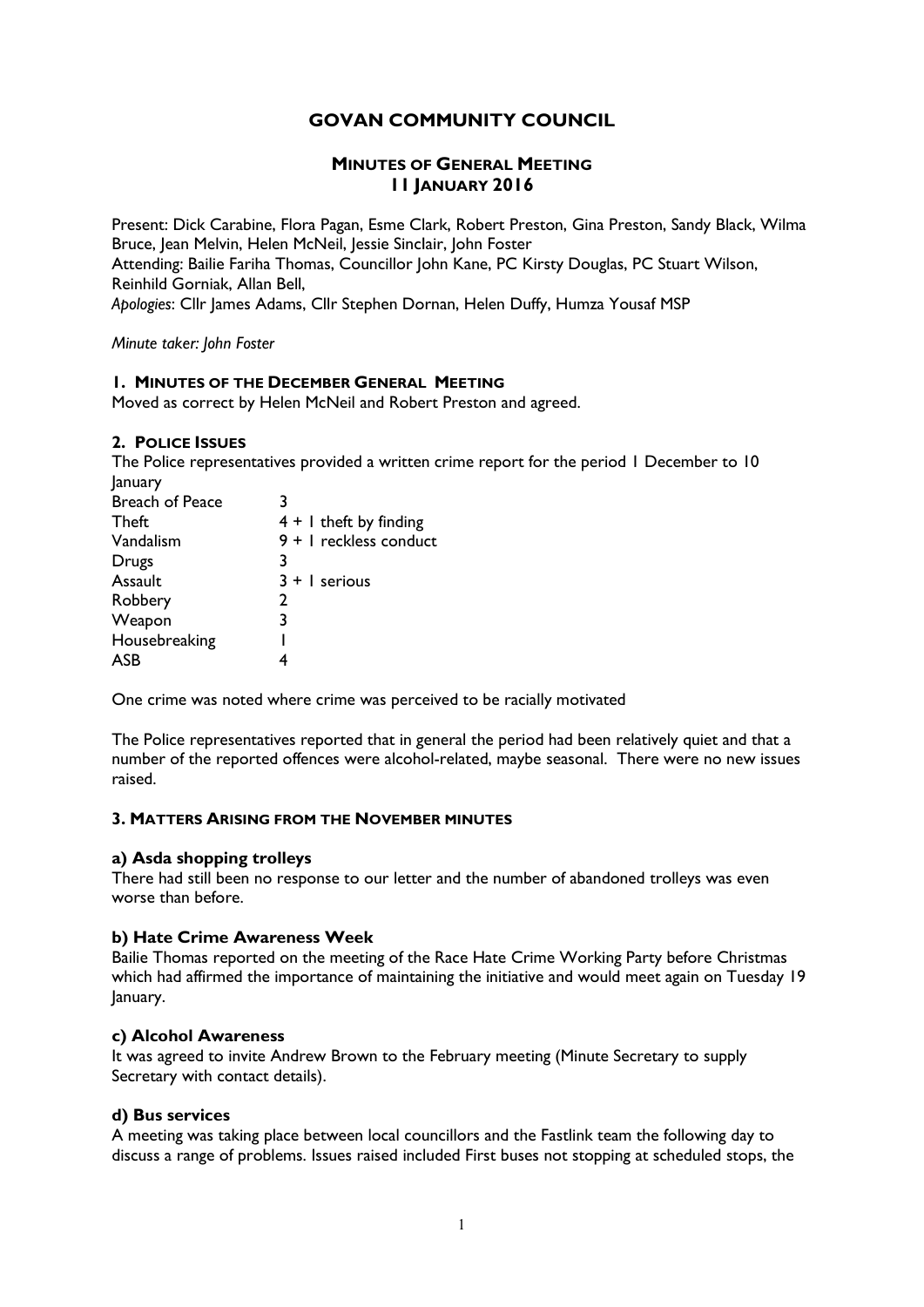need for maps explaining which stops were for which buses and the dangerous road configuration of the traffic lanes at the Govan Road/Drive Road corner.

# e) Cuts and People's Assembly against Austerity

Councillor Kane reported that figures for 2016-17 were now available and indicated that Glasgow would lose £75m in 2016-17 (the biggest cut for any local authority in Britain) and £55m in 2017-18. The Council would not set its budget till March but severe cuts would undoubtedly be inflicted on non-statutory areas such as LES. Scottish government cuts in other areas, such as teacher training, also impacted on Glasgow – as indirectly did the 10 per cent cut in the budget for Culture and Arts.

In discussion it was noted that the additional areas of finance (such as that for the purchase of privately owned tenements) were the result of requests for funding to the Scottish government that were tied to those areas. It was also felt that some services, such as those in cleansing, were already near breakdown as a result of the non-replacement of staff.

The meeting showed support for maximising protests at the cuts and noted the impending initiatives by Glasgow Trades Union Council and the People's Assembly against Austerity.

# f) Graving Dock

Our Secretary reported the presentation at the Central Govan Action Plan meeting on 15 December where the owners of the site, New City Vision, represented by Harry O'Donnell, outlined plans for development. Currently still tentative, the plans would include the restoration of much of the dock structure, a link to the Science Centre, some private residential housing and one high rise office block – with the site opened to the public. It was agreed that there would also be community consultation with residents in adjacent schemes.

# g) Southern Hospital

It was felt that the signage had in general improved. However, concerns were expressed at a) failure to answer phones b) the discharge of patients without adequate care (missing essential medicines) and c) the lack of beds, on occasion, for those admitted through A&E. It was agreed to raise these issues with our MSP, as the NHS was a Scottish Parliament responsibility, and to invite her, if feasible, to the March meeting.

# h) Future of Govan Shipyard

There were no further reports.

# i) Govan Fair

Sandy Black noted that there was no further report to be given at this stage.

# j) 31 Burleigh Street: application for a bookmakers

Our Secretary had written to our MSP Johann Lamont as agreed at the previous meeting asking for an intervention in the current consultation and requesting that betting offices be re-categorised as sui generis and local government given greater powers to take into account social factors such as proximity to other betting offices and public houses and the residential character of the street.

# k) Potholes: Crossloan/Craigton Roads

These two potholes had still not been filled in – despite assurances to Councillor Thomas by LES. Another large pothole had emerged on Edmiston Drive at Ibrox stadium.

# l) Blocking of access in Rathlin Street and Wardrop Streets

The Secretary would visit to assess how far GHA vans were blocking access in Wardrop and Rathlin Streets. The minute secretary would monitor also.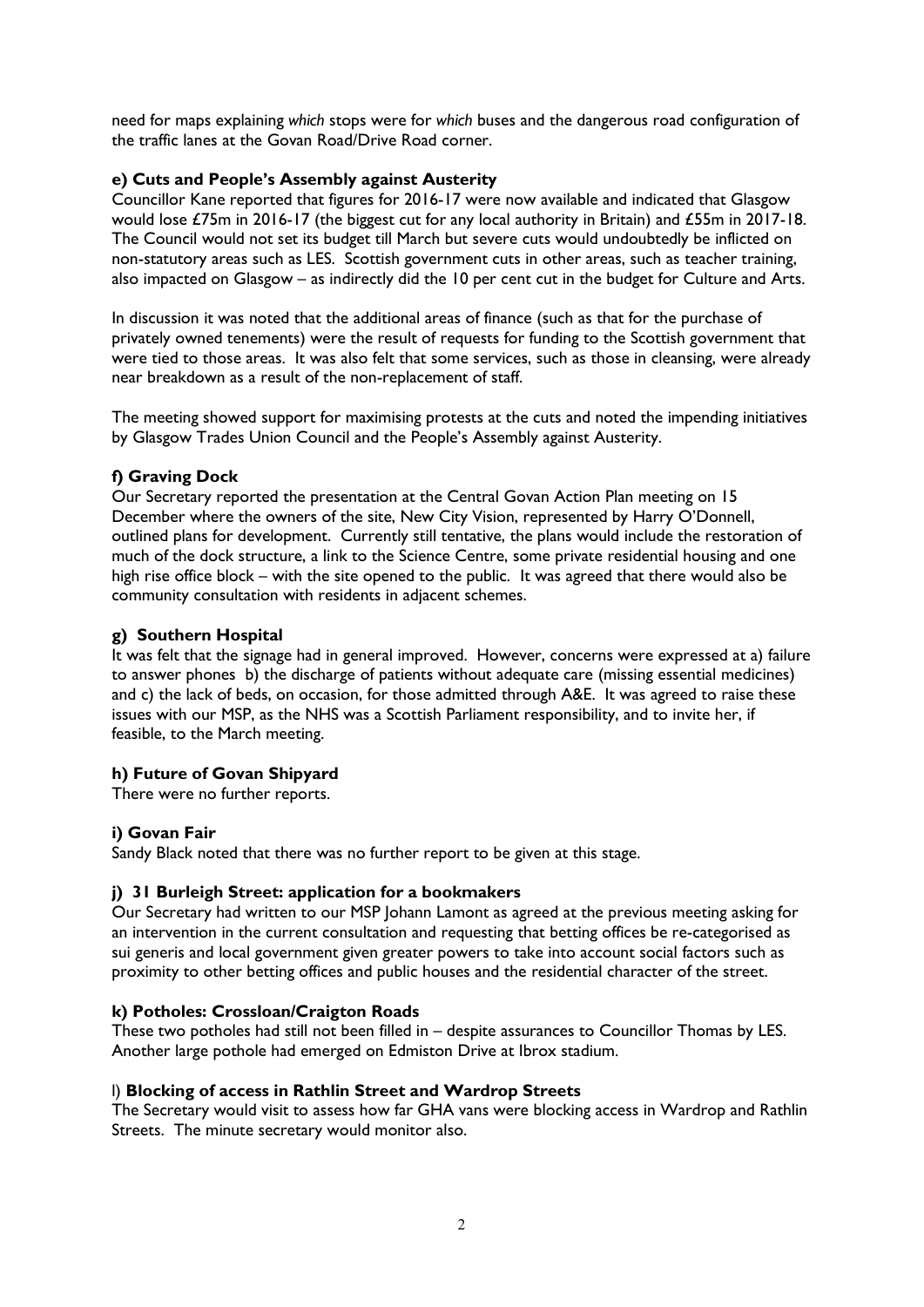# 4. COMMUNITY COUNCIL ORGANISATION

# a) Membership of the Community Council

Elections for the three vacant places had taken place. The voting was Kevin Magee 21 Jessie Sinclair 19 Sandy Black 13 Jim Stringfellow 1

Kevin Magee, Jessie Sinclair and Sandy Black were thereby elected and congratulated by the meeting

#### b) Accounts for the past financial year

The auditor had been on holiday but it was hoped that the accounts could be available for despatch to the City Council very soon.

# 5. CORRESPONDENCE

There was none.

#### 6. PLANNING

#### South Street incinerator

This was going to Planning Committee the following day. Bailie Thomas noted that environmental considerations, such as chimney emissions, were dealt with separately by the Scottish Environmental Planning Agency, and were not valid reasons for objection to the Planning Committee.

# 7. COUNCILLOR'S REPORT

Councillor Kane reported that Council operations had been seriously disrupted before Christmas by a week-long collapse of the IT system subsequent to a fire. Many incoming emails were lost over this period and if constituents had not received answers they should resend.

He further reported on the Mary Barbour project – with the maquettes about to go on tour from Elderpark Library to the Luma Light building, the Riverside and Kilbarchan. The result of the competition would be announced at the gala concert at the Fruit Market on 27 February. There would also be a fundraising Burns supper in Linthouse on 22 January. Cllr Kane thanked the many local firms, organisations and personalities who were now contributing towards the statue which would either be outside the underground station or across the road at Water Row.

# 8. AOCB

# a) Caravan parked near gate of Elderpark Library

This had been stationary for up to a year. Police indicated that it would be illegal if parked without a number plate.

# b) Pallet business at Arthurlie Street and traffic hazards

Jessie Sinclair reported on the dangerous traffic conditions caused by the recent opening of a pallet depot, with many trucks picking up and depositing pallets. This was combined with a long standing problem caused by cars exiting the Social Work offices at high